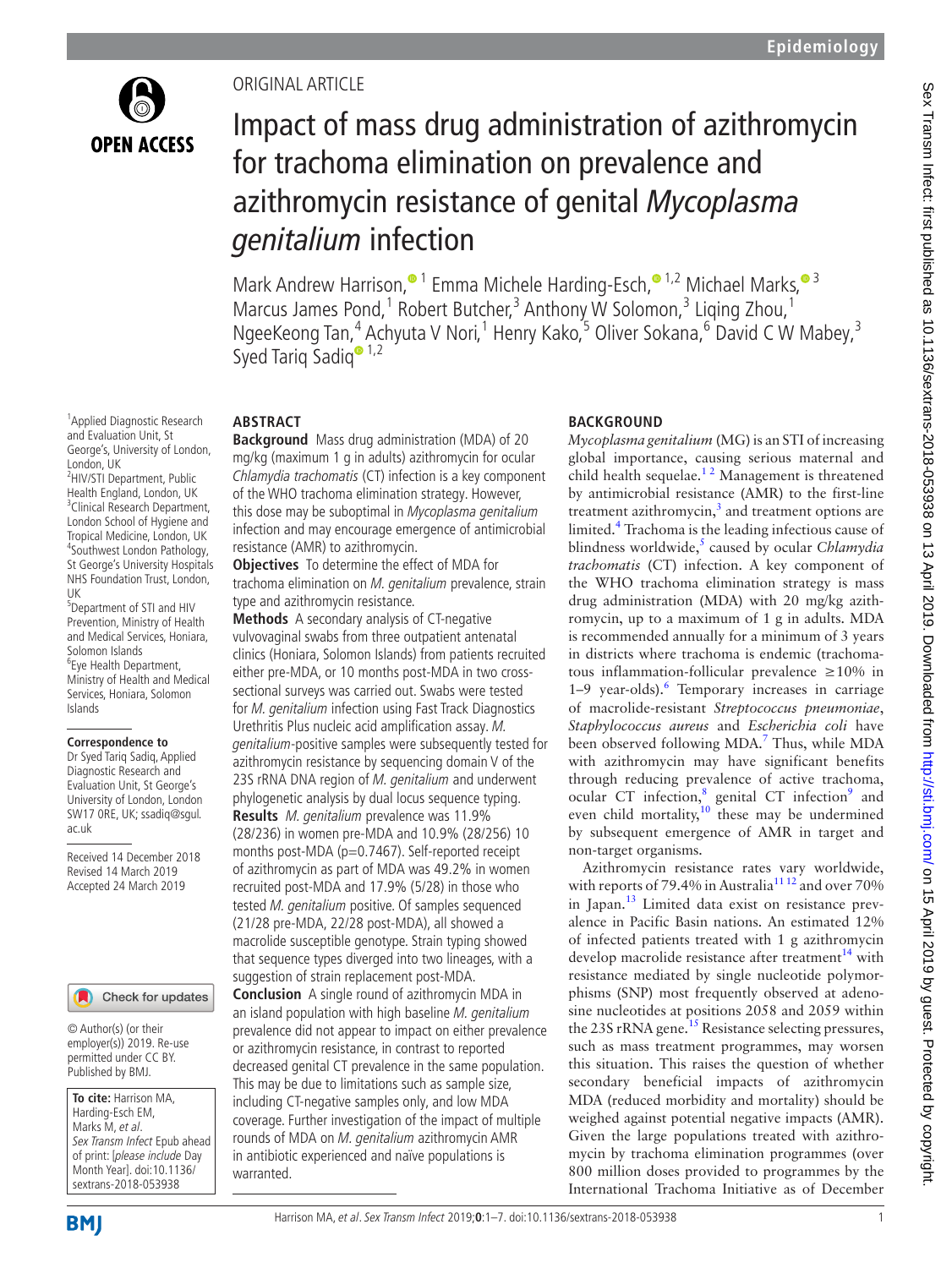$2018^{16}$ ), we aimed to ascertain the effect of a trachoma programme MDA distribution on MG prevalence and azithromycin resistance.

## **Methods**

### **Study population**

Patient samples and data were collected as described previously.<sup>9</sup> Briefly, women aged 16–49 years attending three community antenatal clinics (ANC) in Honiara, Solomon Islands, were recruited over 10 days in August 2014. Participants were invited to take part pre-MDA. A new group of women aged 16–49 years was enrolled in the same clinics 10 months post-MDA, over 5 days in July 2015. Demographic and clinical data were collected by clinic nursing staff. At both time points, two selftaken vulvovaginal swabs were collected and stored at −20°C in the recruiting clinic; one was tested for CT and *Neisseria gonorrhoeae* using the ProbeTec CT/GC assay (Becton Dickinson, USA) at the Solomon Islands national reference laboratory, while the other was shipped on dry ice to the London School of Hygiene and Tropical Medicine (UK) and stored at −20°C. Swabs matched to CT-negative samples from reference testing were included in this study (CT-positive samples were allocated for other research<sup>[9](#page-6-0)</sup>), and were transported dry on dry ice to St George's, University of London, UK.

## **Pathogen detection**

DNA from swabs was eluted in 1 mL phosphate buffered saline (PBS) (Sigma-Aldrich, USA) followed by vortexing for 15 s and brief centrifugation. The entire eluate was removed in preparation for testing. During preparation, one media control sample of PBS was included for every 32 samples. DNA extraction was carried out by the QIASymphony SP/AS instrument (Qiagen, Germany) with the Virus/Pathogen Mini Kit using the Complex 200 protocol, with a 60 µL elution volume. MG was tested for using FTD Urethritis Plus (FTDUP) PCR Kit (Fast-Track Diagnostics, Luxembourg) on the Rotor-Gene Q (Qiagen) according to manufacturer's instructions. FTDUP positivity was defined as an exponential amplification signal crossing a threshold of 0.05 normalised fluorescence, as per standard practice at South West London Pathology, St George's University Hospitals NHS Foundation Trust. For a result to be considered valid, (1) the internal control had to be positive and have a cycle threshold (Cq) value ≤33, or if above 33, within ±3.3 Cq of the extraction control's Cq; and (2) positive, media and no-template controls had to pass. The person carrying out the testing was blind to all patient data, including reference CT/NG test results.

## **MG 23S rRNA genotyping**

Samples identified as MG positive by FTDUP underwent Sanger sequencing of the domain V region of the 23S rRNA gene to identify SNPs at positions 2058 and 2059 (*E. coli* numbering) associated with high-level macrolide resistance. Two microlitres of extracted DNA was amplified using previously validated primers<sup>[15](#page-6-5)</sup> using the Multiplex PCR Kit (Qiagen) according to manufacturer's instructions on a GS-1 thermal cycler (G-Storm, UK). Pre-MDA samples were amplified as follows: 95°C 15 min, 45 cycles of 94°C 30 s, 56.5°C 90 s and 72°C 90 s, with a final step of 72°C 10 min. Post-MDA samples were amplified as follows: 94°C 15 min, 45 cycles of 94°C 30 s, 60°C 3 min and 72°C 90 s with a final step of 72°C 10 min. If the initial 2 µL of extracted DNA used as template failed to generate product, then PCR was repeated with 5 µL eluate.

## **Strain typing**

As there was insufficient DNA for whole genome sequencing (WGS), we performed a validated dual locus sequence typing (DLST) method.[19](#page-6-8) Approximately 600 µL of residual swab eluate from MG-positive samples underwent DNA extraction using FastDNA SPIN Kit and the FastPrep 5G Instrument (MP Biomedicals, USA) according to manufacturer's instructions, with the following modification: 600 µL eluate buffer was added to 600 µL 1% sodium dodecyl sulfate, 60 mM EDTA and 100 mM Tris buffer (pH8). DLST was performed using MG191 (*mgpB*) SNP typing combined with analysis of the MG309 variable number tandem repeat, as described previously.<sup>3 19 20</sup> PCR was performed using Multiplex PCR Kit according to manufacturer's instructions. Five microlitres of extracted DNA was used in each PCR reaction. If no amplicons were produced, DNA volume was increased to 15 µL. PCR was carried out on a T-100 thermocycler (Bio-Rad, USA): 95°C 15 min, 45 cycles of 94°C 30 s, 58°C 90 s, and 72°C 90 s, and a final extension of 72°C 10 min. PCR products underwent processing as described above for MG 23S rRNA genotyping of post-MDA samples. Where sequences were available for both loci for a sample, sequences were concatenated and underwent alignment by Clustal Omega.<sup>17 18</sup> Phylogenetic trees were produced using  $RaxML^{21}$  and figures with FigTree V.1.4.3. $^{22}$ 

## **Sample size and statistical analysis**

Sample size was constrained by the genital CT study design, $9$ which aimed to recruit a total of 375 women on the assumption of a change in prevalence from 20% to less than 10%. We assumed similar rates of infection and impact for MG. We did not anticipate identifying any azithromycin resistance pre-MDA due to azithromycin only being recommended for MDA for trachoma elimination in the Solomon Islands. Based on an estimated MG prevalence of 10% post-MDA and 12% azithromycin resistance development<sup>14</sup> between pre-MDA and post-MDA, we expected to identify an additional two cases of azithromycin resistance post-MDA compared with pre-MDA. Logistic regression was used to calculate the ORs for factors associated with MG infection. Variables tested included patient demographics, symptoms, patient-reported previous treatment of other STIs and patient-reported receipt of MDA. Patients were not required to have a full data set to be included in the analysis and data were only excluded where they were missing for calculation of ORs ([table](#page-2-0) 1). Analysis was carried out using Stata V.10.1 (StataCorp, USA). All sequences in this study have been submitted to EMBL-ENA (accession: PRJEB26624).

## **Results**

## **Population characteristics**

[Figure](#page-3-0) 1 represents the pre-MDA and post-MDA sample flow. [Table](#page-2-0) 1 displays the study population characteristics. Among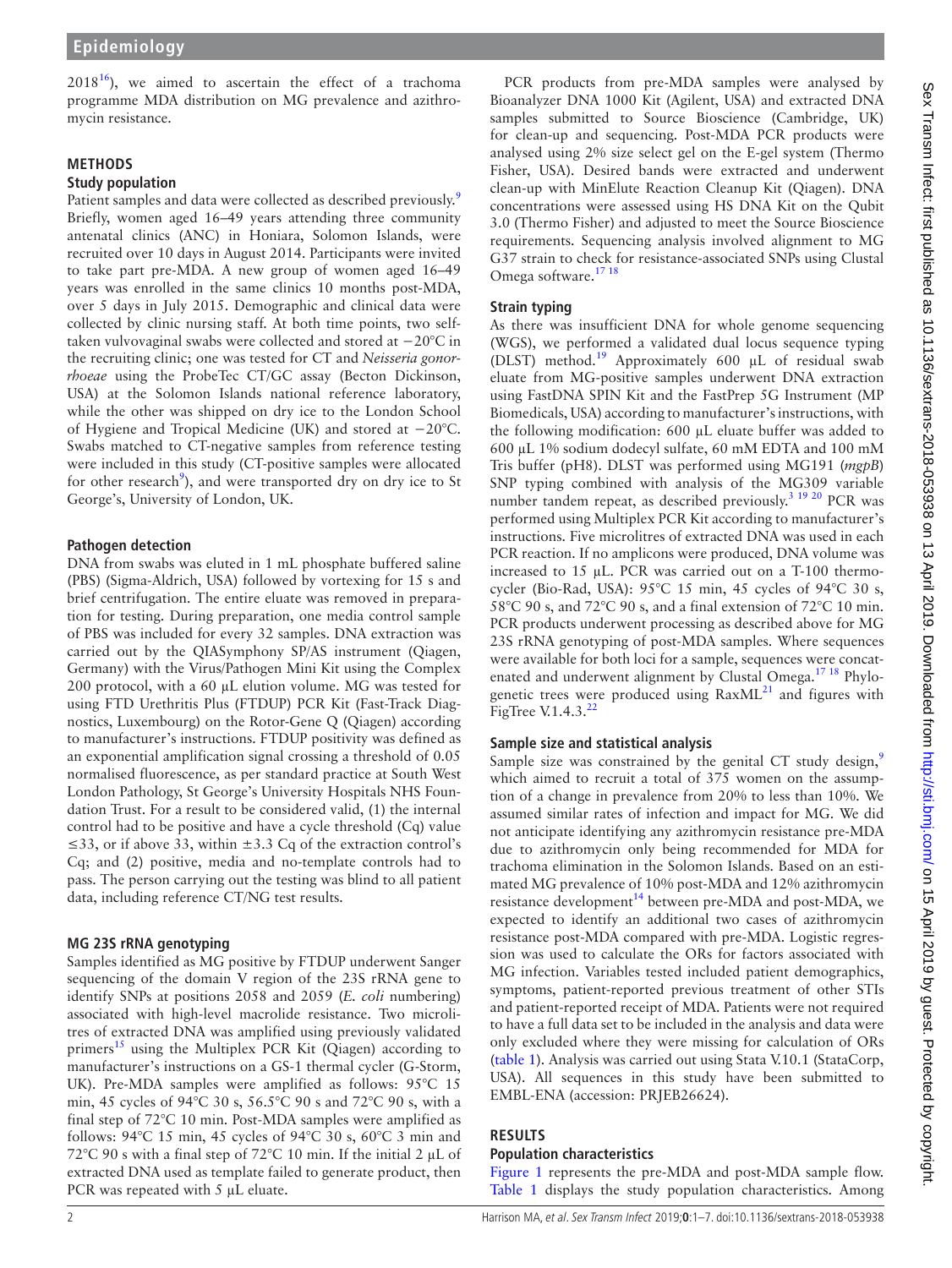<span id="page-2-0"></span>

|  | Table 1 Risk factors for Mycoplasma genitalium infection, including demographic data |
|--|--------------------------------------------------------------------------------------|

#### **Logistic regression risk factor analysis for being MG positive pre-MDA and post-MDA**

| . <sub>J</sub> . <sub>J</sub> .<br>Pre-MDA |               |           |                          |                          |                          | Post-MDA       |           |                          |                          |                   |  |
|--------------------------------------------|---------------|-----------|--------------------------|--------------------------|--------------------------|----------------|-----------|--------------------------|--------------------------|-------------------|--|
| Univariate analysis                        |               |           |                          |                          | Univariate analysis      |                |           |                          |                          |                   |  |
|                                            | Participants, | With MG*, |                          |                          |                          | Participants,  | With MG*, |                          |                          |                   |  |
| Characteristic                             | n             | n (%)     | OR                       | 95% CI                   | P value                  | n              | $n$ (%)   | OR                       | 95% CI                   | P value           |  |
| Age group (years)                          |               |           |                          |                          |                          |                |           |                          |                          |                   |  |
| $15 - 24$                                  | 68            | 9(13.2)   | 1.00                     |                          |                          | 113            | 13 (11.5) | 1.00                     |                          |                   |  |
| $25 - 34$                                  | 104           | 10(9.6)   | 0.70                     | 0.27 to 1.82             | 0.461                    | 114            | 11(9.7)   | 0.82                     | 0.35 to 1.92             | 0.650             |  |
| $35 - 44$                                  | 39            | 6(15.4)   | 1.19                     | 0.39 to 3.64             | 0.758                    | 28             | 4(14.3)   | 1.28                     | 0.38 to 4.28             | 0.686             |  |
| 45-64†                                     | 11            | 0(0)      | $\overline{\phantom{0}}$ | $\overline{\phantom{0}}$ | $\overline{\phantom{0}}$ | $\pmb{0}$      | 0(0)      | $\overline{\phantom{0}}$ | $\overline{\phantom{a}}$ | $\qquad \qquad -$ |  |
| Data<br>unavailable                        | 14            |           |                          |                          |                          | $\mathbf{1}$   |           |                          |                          |                   |  |
| Clinic                                     |               |           |                          |                          |                          |                |           |                          |                          |                   |  |
| K                                          | 94            | 11(11.7)  | 1.00                     |                          |                          | 77             | 10(13.0)  | 1.00                     |                          |                   |  |
| M                                          | 64            | 7(10.9)   | 0.93                     | 0.34 to 2.53             | 0.882                    | 86             | 12(14.0)  | 1.09                     | 0.44 to 2.68             | 0.857             |  |
| R                                          | 78            | 9(12.0)   | 1.03                     | 0.40 to 2.63             | 0.953                    | 92             | 6(6.5)    | 0.47                     | 0.16 to 1.35             | 0.160             |  |
| Data                                       | $\pmb{0}$     |           |                          |                          |                          | $\mathbf{1}$   |           |                          |                          |                   |  |
| unavailable                                |               |           |                          |                          |                          |                |           |                          |                          |                   |  |
| Ethnicity                                  |               |           |                          |                          |                          |                |           |                          |                          |                   |  |
| Melanesian                                 | 212           | 25 (11.8) | 1.00                     |                          |                          | 228            | 26 (11.4) | 1.00                     |                          |                   |  |
| Other                                      | 14            | 2(14.3)   | 1.25                     | 0.26 to 5.90             | 0.781                    | 24             | 2(8.3)    | 0.71                     | 0.16 to 3.18             | 0.650             |  |
| Data                                       | 10            |           |                          |                          |                          | $\overline{4}$ |           |                          |                          |                   |  |
| unavailable                                |               |           |                          |                          |                          |                |           |                          |                          |                   |  |
| Urban/Rural                                |               |           |                          |                          |                          |                |           |                          |                          |                   |  |
| Urban                                      | 214           | 22 (10.3) | 1.00                     |                          |                          | 197            | 23(11.7)  | 1.00                     |                          |                   |  |
| Rural                                      | 6             | 1(16.7)   | 1.75                     | 0.19 to 15.63            | 0.618                    | 46             | 3(6.5)    | 0.53                     | 0.15 to 1.84             | 0.316             |  |
| Data<br>unavailable                        | 16            |           |                          |                          |                          | 13             |           |                          |                          |                   |  |
| Education (years)                          |               |           |                          |                          |                          |                |           |                          |                          |                   |  |
|                                            | 224           | 25 (10.7) | 1.09                     | 0.99 to 1.19             | 0.082                    | 255            | 28 (11.0) | 0.94                     | 0.86 to 1.03             | 0.196             |  |
| Data                                       | 12            |           |                          |                          |                          | $\mathbf{1}$   |           |                          |                          |                   |  |
| unavailable                                |               |           |                          |                          |                          |                |           |                          |                          |                   |  |
| Currently married                          |               |           |                          |                          |                          |                |           |                          |                          |                   |  |
| No                                         | 37            | 7(18.9)   | 1.00                     |                          |                          | 51             | 6(11.8)   | 1.00                     |                          |                   |  |
| Yes                                        | 192           | 19 (9.9)  | 0.47                     | 0.18 to 1.22             | 0.120                    | 198            | 21(10.6)  | 0.89                     | 0.34 to 2.33             | 0.813             |  |
| Data                                       | 7             |           |                          |                          |                          | $\overline{7}$ |           |                          |                          |                   |  |
| unavailable                                |               |           |                          |                          |                          |                |           |                          |                          |                   |  |
| Living with partner                        |               |           |                          |                          |                          |                |           |                          |                          |                   |  |
| No                                         | 40            | 8(20.0)   | 1.00                     |                          |                          | 29             | 4(13.8)   | 1.00                     |                          |                   |  |
| Yes                                        | 184           | 17(9.2)   | 0.41                     | 0.16 to 1.02             | 0.056                    | 217            | 23(10.6)  | 0.74                     | 0.24 to 2.32             | 0.606             |  |
| Data<br>unavailable                        | 12            |           |                          |                          |                          | 10             |           |                          |                          |                   |  |
| STI in last 12 months                      |               |           |                          |                          |                          |                |           |                          |                          |                   |  |
| No                                         | 224           | 25 (11.2) | 1.00                     |                          |                          | 229            | 23 (10.0) | 1.00                     |                          |                   |  |
| Yes                                        | $\,8\,$       | 2(25.0)   | 2.65                     | 0.51 to 13.9             | 0.247                    | $22\,$         | 4(18.2)   | 1.99                     | 0.62 to 6.39             | 0.247             |  |
| Data                                       | 4             |           |                          |                          |                          | 5              |           |                          |                          |                   |  |
| unavailable                                |               |           |                          |                          |                          |                |           |                          |                          |                   |  |
| Symptoms                                   |               |           |                          |                          |                          |                |           |                          |                          |                   |  |
| No                                         | 188           | 23 (12.2) | 1.00                     |                          |                          | 222            | 26(11.7)  | 1.00                     |                          |                   |  |
| Yes                                        | 37            | 3(8.1)    | 0.63                     | 0.18 to 2.23             | 0.476                    | $22$           | 1(4.5)    | 0.36                     | 0.05 to 2.78             | 0.327             |  |
| Data                                       | 11            |           |                          |                          |                          | 12             |           |                          |                          |                   |  |
| unavailable                                |               |           |                          |                          |                          |                |           |                          |                          |                   |  |
| Gonorrhoea positive‡                       |               |           |                          |                          |                          |                |           |                          |                          |                   |  |
| No                                         | 228           | 25 (11.0) | 1.00                     |                          |                          | 240            | 28 (11.7) | 1.00                     |                          |                   |  |
| Yes                                        | 5             | 2(40.0)   | 5.41                     | 0.86 to 33.98            | 0.072                    | $15\,$         | 0(0)      | $\overline{\phantom{a}}$ | $\overline{\phantom{a}}$ | $-$               |  |
| Data<br>unavailable                        | 3             |           |                          |                          |                          | 1              |           |                          |                          |                   |  |
| TV positive§                               |               |           |                          |                          |                          |                |           |                          |                          |                   |  |
|                                            |               |           |                          |                          |                          |                |           |                          |                          |                   |  |
| Negative                                   | 146           | 14(9.6)   | 1.00                     |                          |                          | 135            | 16 (11.9) | 1.00                     |                          |                   |  |
|                                            |               |           |                          |                          |                          |                |           |                          |                          | Continued         |  |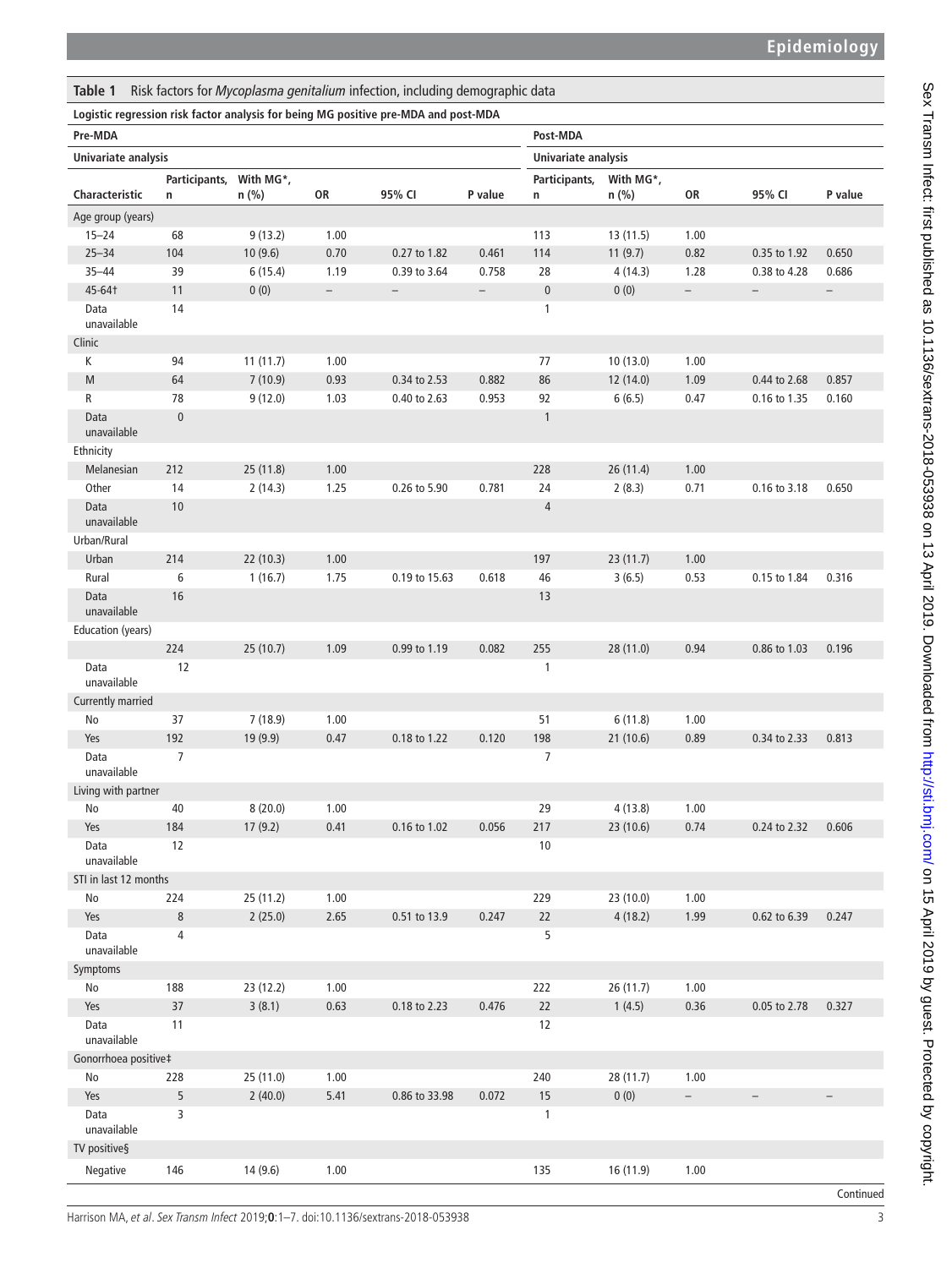#### **Table 1** Continued

**Logistic regression risk factor analysis for being MG positive pre-MDA and post-MDA**

| Pre-MDA             |                    |                      |      |              | Post-MDA |                     |                      |      |              |         |
|---------------------|--------------------|----------------------|------|--------------|----------|---------------------|----------------------|------|--------------|---------|
| Univariate analysis |                    |                      |      |              |          | Univariate analysis |                      |      |              |         |
| Characteristic      | Participants,<br>n | With MG*,<br>$n$ (%) | 0R   | 95% CI       | P value  | Participants,<br>n  | With MG*,<br>$n$ (%) | OR   | 95% CI       | P value |
| Positive            | 87                 | 13(14.9)             | 1.66 | 0.74 to 3.71 | 0.220    | 120                 | 12(10.0)             | 0.83 | 0.37 to 1.83 | 0.637   |
| Data<br>unavailable | 3                  |                      |      |              |          |                     |                      |      |              |         |
| <b>Received MDA</b> |                    |                      |      |              |          |                     |                      |      |              |         |
| No                  | N/A                | N/A                  | N/A  | N/A          | N/A      | 125                 | 22 (17.6)            | 1.00 |              |         |
| Yes                 | N/A                | N/A                  | N/A  | N/A          | N/A      | 126                 | 5(4.0)               | 0.19 | 0.07 to 0.53 | 0.001   |
| Data<br>unavailable |                    |                      |      |              |          | 5                   |                      |      |              |         |

Risk factor analysis for *M. genitalium* (MG) prevalence.

\*MG positive defined by FTD Urethritis Plus Kit.

†Age group 45–64 years predicted failure perfectly.

‡Positive by BD ProbeTec and/or FTD Urethritis Plus Kit.

§Positive by FTD Urethritis Plus Kit.

MDA, mass drug administration; N/A, not applicable; TV, *Trichomonas vaginalis*.

pre-MDA and post-MDA patients included in the analysis, 38/236 (16.1%) vs 22/256 (8.6%; p=0.011) respectively reported having a symptom indicative of an STI (dyspareunia, abnormal vaginal discharge or genital ulcer) within the previous month. One hundred and twenty-six (49.2%) post-MDA patients reported receiving azithromycin as part of MDA; for four patients data were unavailable.

#### **Impact of MDA on MG prevalence and azithromycin resistance**

No difference was found between pre-MDA and post-MDA MG prevalence; 11.9% (95% CI 8.3% to 16.6%; n=28/236) vs 10.9% (95% CI 7.9% to 15.4%; n=28/256) respectively. Azithromycin resistance genotypes were generated for 21/28 women pre-MDA and 22/28 women post-MDA [\(figure](#page-3-0) 1), no azithromycin resistance-conferring SNPs at the 2058 or 2059 positions of 23S rRNA were found at either time point.



<span id="page-3-0"></span>**Figure 1** Sample flow. BD, Becton Dickinson; CT, *Chlamydia trachomatis*; FTD, Fast Track Diagnostics; MDA, mass drug administration; MG, *Mycoplasma genitalium*.

#### **Risk factors for MG infection**

No risk factors were significantly associated with MG infection pre-MDA. 17.6% (22/125) of women who reported not receiving MDA were found to be MG positive compared with 4% (5/126) of women who reported receiving MDA (OR of being MG positive after MDA receipt: 0.19 [p=0.001]). Despite post-MDA women having fewer STI symptoms than pre-MDA women, and being more likely to have been treated for an STI in the previous 12 months, these factors were not associated with reduced likelihood of being MG positive post-MDA.

#### **Strain typing**

Sequencing was successful for both MG191 and MG309 loci for 25/28 pre-MDA and 16/28 post-MDA samples. Sequence types diverged into two main lineages: MG1 (n=34) and MG2  $(n=7)$  (bootstrap value 100%; [figure](#page-3-1) 2). The proportion of MG2 lineage samples changed from 1/25 (4%) pre-MDA to 6/16  $(37.5%)$  post-MDA (p<0.01; Fisher's exact test), suggesting a



<span id="page-3-1"></span>**Figure 2** Phylogenetic tree of *Mycoplasma genitalium*-positive samples using dual locus sequence typing. Red denotes samples collected pre-MDA and blue denotes samples collected post-MDA; bootstrap value between MG1 and MG2=100%. Scale: mean number of nucleotide substitutions per site. MDA; mass drug administration.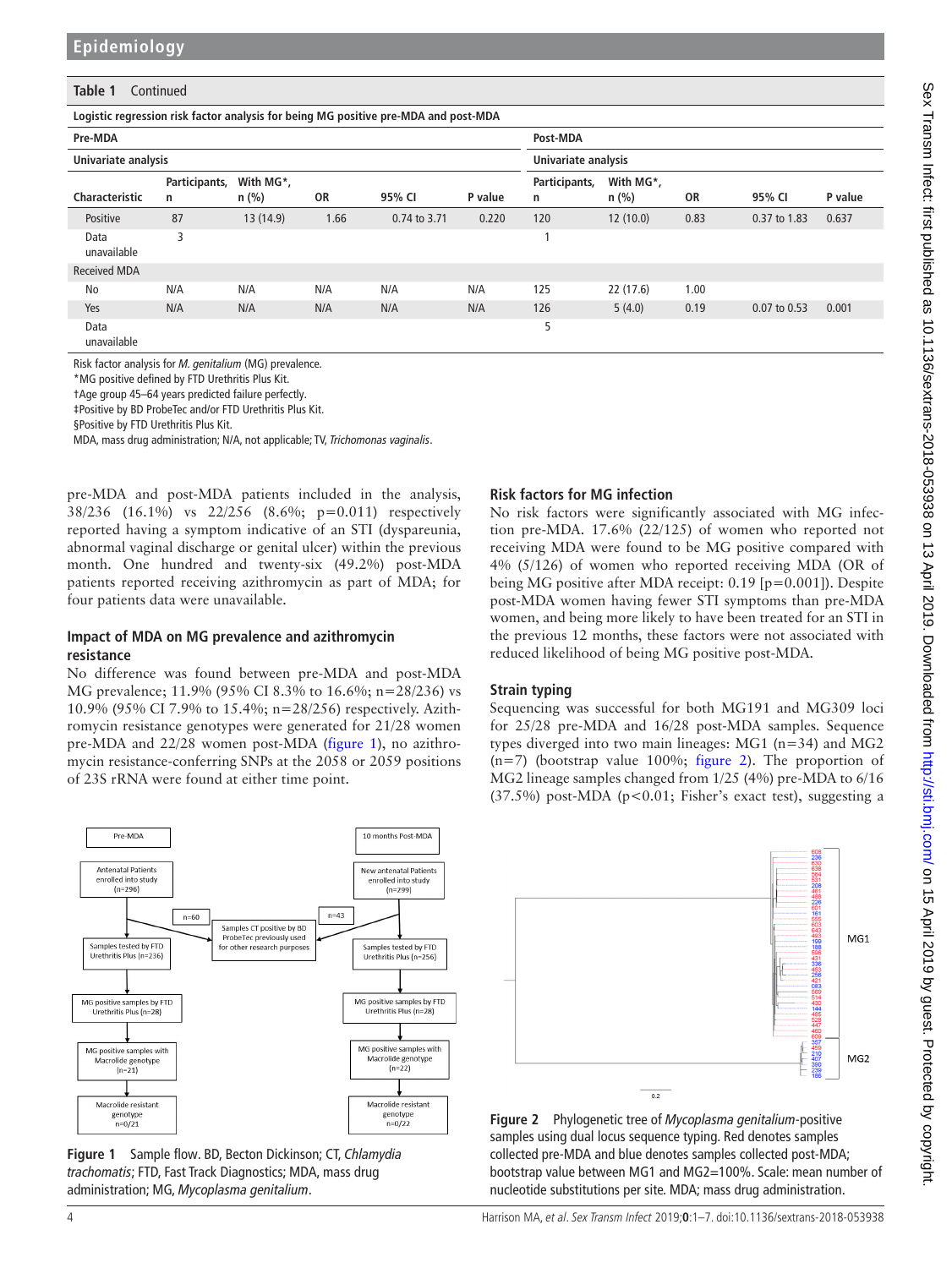degree of strain replacement between the time points. Overall, only 5/27 (18.5%) of post-MDA MG-positive patients received azithromycin, including only 2/10 MG1 and 0/5 MG2 DLSTs of those sequenced. Azithromycin treatment status was not available for one woman with MG2 strain type post-MDA. No other bootstrap values between individual MG infections were sufficiently high to confidently separate strains to any higher resolution.

#### **Discussion**

In this secondary analysis of ANC attendees in the Solomon Islands, we found no change in prevalence of MG infection nor appearance of 23S rRNA genotypic markers of azithromycin resistance in the interval from before to 10 months after a single round of azithromycin MDA for trachoma elimination. We also demonstrated azithromycin receipt during MDA was associated with reduced likelihood of post-MDA MG positivity. A change in composition of MG strain types in those sampled was observed between pre-MDA and post-MDA patients.

Factors that may affect impact of MDA on STI transmission include antibiotic efficacy and treatment failure, MDA coverage especially in high STI-risk and STI-burdened populations and infection persistence. Contributions of these factors to reducing STI prevalence through direct treatment, or longer term by decreasing onward transmission, need to be considered in relation to the time period of MDA impact assessment.

Importantly, azithromycin receipt as part of the MDA was reported in only 49.2% of women post-MDA. Programme MDA coverage estimates are often unreliable as coverage is mostly calculated by doses given divided by estimated resident population, determined at the most recent census<sup>23</sup>; the denominator may be out of date or otherwise unrepresentative of the population present at the time of MDA. Furthermore, MDA coverage data are generally not available by age and sex. It was therefore not possible to compare MDA receipt between the study and wider populations. Neither data regarding sexual history between MDA receipt and study recruitment nor MDA receipt among sexual partners were collected. These data could have provided insight into potential reinfection risk and an explanation for why MG prevalence was unchanged between pre-MDA and post-MDA populations. The study was performed as two independent cross-sectional surveys within three ANCs, patients of which are perhaps at a different STI risk level than the general population. Importantly, sample size was determined by the genital CT study design, and therefore may not have been sufficient for detecting smaller overall prevalence changes or azithromycin resistance emergence. If the five MG-positive women who had reported MDA receipt post-MDA were positive because of persistence of infection following failure of azithromycin to cure infection, one might expect some of these to have developed azithromycin resistance. As no resistance-associated mutations were detected this would suggest that these patients were most likely infected post-MDA, consistent with high rates of transmission in the population and may also explain the high prevalence of infection. It was not possible to sequence a proportion of the MG-positive samples (7/28 [25%] pre-MDA; 6/28 [21.4%] post-MDA) for 23S mutations, and it is possible that these samples contained macrolide-resistant strains. It cannot be discounted that those we were unable to sequence were not true positives. Unfortunately, there are no published sensitivity and specificity data on FTDUP performance for detection of MG sensitivity and specificity. In another body of work we found FTDUP sensitivity to be 100% and specificity to be 95.8%, albeit in a limited sample size of 122 (unpublished data). Therefore, we do not consider test performance to potentially be a major limiting factor in correctly identifying MG-positive and negative samples. Finally, it was not possible to test CT positives for MG, due to their allocation to another study, which may have led to an underestimate of MG positivity both pre-MDA and post-MDA given that coinfection with CT and MG is common.<sup> $24-26$ </sup> Additionally, as a significant reduction in CT prevalence was found in the primary analysis, exclusion of CT positives (n=103, pre-MDA n=60, post-MDA n=43) may be a source of bias as a greater proportion of CT positives was excluded from the pre-MDA samples versus the post-MDA samples.

Despite these limitations, our risk factor analysis provides strong evidence that those receiving azithromycin MDA had reduced odds of being MG positive, implying that increasing MDA coverage may be key in achieving greater MG prevalence impact, at least in the short term. Significant scope for increasing MDA uptake in this population exists as only 49.2% of women recruited post-MDA reported azithromycin receipt. Post-MDA enrolment occurred approximately 10 months after baseline, making it unlikely that women enrolled at this time point would have been pregnant during MDA, an explanation that might otherwise account for low azithromycin uptake. However, we cannot discount the possibility that some women avoided MDA through fear of taking treatment while trying to conceive. It is unclear whether 10 months post-MDA is the most appropriate time point to measure MDA impact on prevalence, as any initial MG prevalence reduction may have waned by 10 months. In remote island populations, this might be expected to occur if there were relatively high rates of sexual transmission of endogenous, rather than imported, MG infection. More data on transmission dynamics and STI epidemiology within the Solomon Islands would help to establish the most appropriate time points for measuring MDA impact on STI prevalence.

These data may also help identify factors associated with MG infection. Our risk factor analysis did not identify any factors other than self-reported MDA receipt, despite high prevalences pre-MDA (11.9%) and post-MDA (10.9%). This may be due to the relatively small sample size, or the variables collected not including factors that are important MG infection correlates in this population. Risk factor analyses are useful in helping target prevention and control strategies and interventions, but there are limited data on MG prevalence in pregnant women. The high prevalence of CT and *N. gonorrhoeae* previously reported<sup>[9](#page-6-0)</sup> and MG in our study, both pre-MDA and post-MDA, indicates that this population would benefit from effective STI prevention strategies. Further epidemiological investigations in different population groups are warranted to help develop, monitor and evaluate these strategies, including assessing associations between MG infection and adverse pregnancy outcomes.

It is possible that single-dose azithromycin used during MDA was not as effective against MG as against CT, explaining the lack of overall impact on MG prevalence. MG cure rates with 1 g azithromycin are known to be as low as 81%, independent of pre-existing macrolide resistance, $27$  much lower than CT cure rates.<sup>28</sup> However, as strong evidence existed of reduced likelihood of being MG positive in those who reported MDA receipt, we do not believe this to be a major explanation for our results.

We were unable to perform WGS for strain typing because of insufficient DNA. However, WGS for MG has not yet been validated for phylogenetic analysis, with concerns raised about degrees of genome recombination.<sup>29</sup> Using DLST, we identified two major strain lineages, as well as detected an increase in MG2 proportion post-MDA. This shift might have occurred due to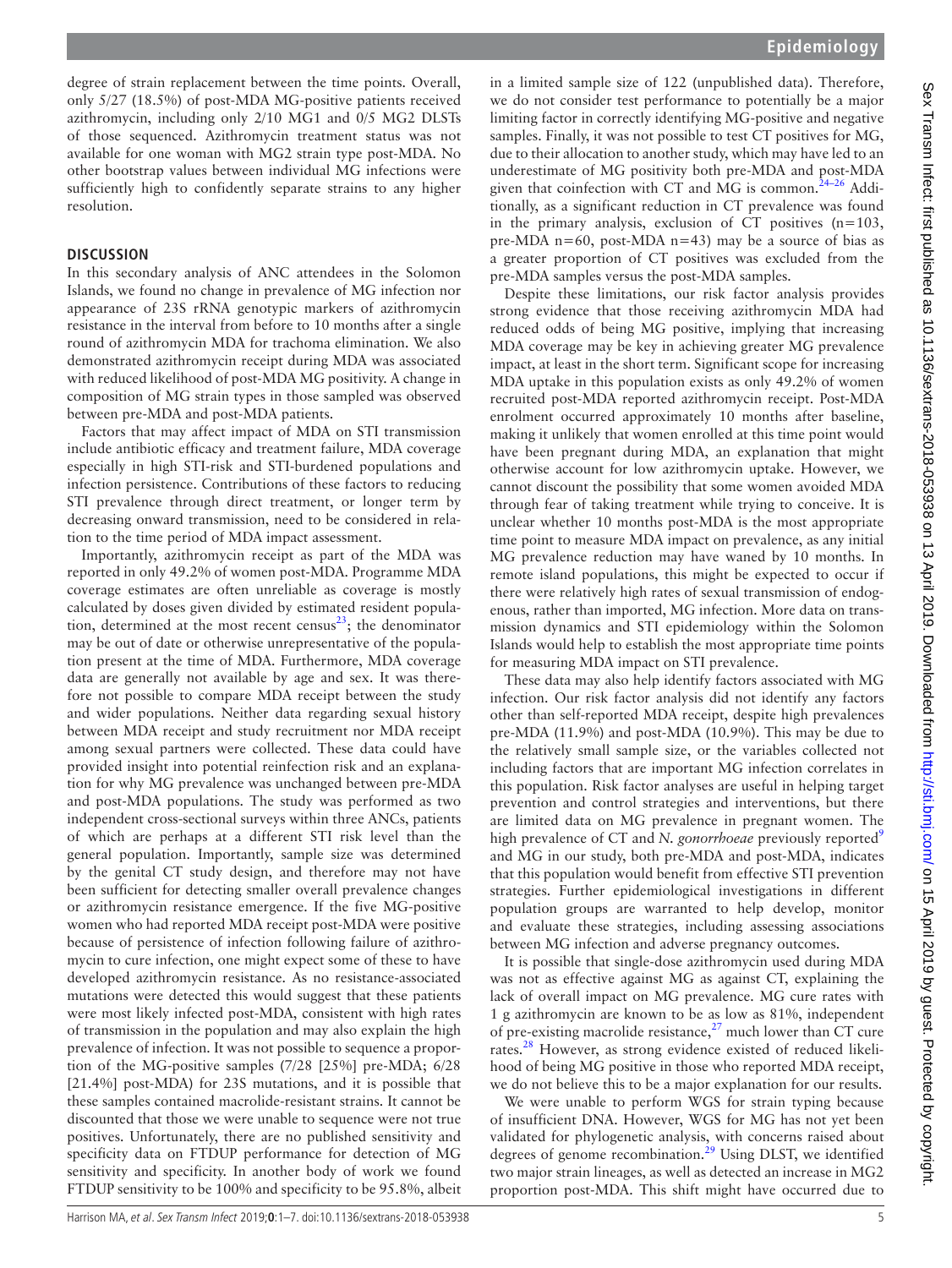## **Epidemiology**

differences in characteristics of infection such as bacterial load, leading to variable antibiotic susceptibility, $30$  which may introduce sequencing bias. No post-MDA patients with MG2 and only 2/10 with MG1 reported receiving azithromycin, suggesting low likelihood of strain replacement occurring directly because of azithromycin receipt. However, it is possible that MDA effects on strain representation in the general population may have been transmitted to the ANC population. Whether this is measurable 10 months after MDA is questionable and other factors, such as natural bacterial evolution, changes in sexual networks over time, or stochastic changes in a relatively small effective population size, may account for these findings.

Absence of azithromycin resistance in MG in the Solomon Islands contrasts with high resistance prevalence in other parts of the Western Pacific Region, namely Australia and Japan.<sup>31 32</sup> The Solomon Islands has low azithromycin usage, with MDA for trachoma elimination being the only recommended use within the country at the time of MDA. In contrast, in other, especially high-income, countries, azithromycin is indicated for a number of conditions, including respiratory infections.<sup>[33](#page-6-18)</sup> MG has only one 23S rRNA locus making it particularly susceptible to selection of resistant strains, which occurs in approximately 12% of treated patients.<sup>14</sup> Cure rates are observed to decline where 1 g is part of the national standard for STI treatment.<sup>[14 30](#page-6-4)</sup> We may therefore have expected to observe an increased prevalence of azithromycin resistance markers being selected given MDA coverage. However, relatively low coverage in the ANC population combined with relatively low sample size may explain why we did not detect emergent AMR. It is possible that repeat MDA rounds may select for resistance through increased selection pressure, undermining the possible benefits of actual receipt of azithromycin during MDA that we observed in this round. More studies focusing on general populations and over multiple MDA rounds would more fully evaluate the risk of STI AMR development following MDA.

In this first study, assessing the impact of a single round of azithromycin MDA for trachoma elimination on MG prevalence and AMR among ANC attendees in an island population, we did not detect reduction in MG prevalence nor the appearance of azithromycin resistance following a single round of MDA with 1 g azithromycin for trachoma elimination. However, receipt of azithromycin was associated with reduced odds of being MG positive post-MDA. A number of factors may account for these findings, including low MDA coverage, high reinfection risk from untreated partners, insufficient sample size, time gap between pre-MDA and post-MDA sample collection and perhaps a lack

## **Key messages**

- ► First study to investigate the impact of mass drug administration (MDA) for trachoma elimination on *Mycoplasma genitalium* prevalence and azithromycin resistance.
- ► In this Solomon Islands' antenatal care population, MDA with self-reported coverage of approximately 50% did not appear to impact *M. genitalium* prevalence or azithromycin resistance.
- ► However, in those who reported receiving azithromycin as part of MDA, we found reduced odds of *M. genitalium* infection.
- ► Overall, there was evidence suggestive of *M. genitalium* strain replacement following MDA.

of 1 g azithromycin efficacy for treatment of MG. These findings cannot otherwise be confidently explained by an observed change in strain representation between pre-MDA and post-MDA sample sets. Benefits of MDA for trachoma elimination, and in national programmes for other neglected tropical diseases, must continue to be weighed against potential negative consequences, such as AMR emergence. Further investigation of the impact of multiple rounds of azithromycin MDA on MG prevalence and AMR in different populations and settings is warranted.

#### **Handling editor** Jonathan Ross

**Acknowledgements** We thank the staff and patients who took part in the surveys at the clinics in Honiara.

**Contributors** MAH, EMHE, MM, MJP, RB, AWS, AVN, DCWM and STS were involved in study design. Data collection was carried out by MAH, MM, MJP, RB, NKT, HK and OS. Data analysis and interpretation was carried out by MAH, EMHE, MJP, LZ, NKT and STS. Writing of the manuscript was carried out by MAH, EMHE and STS. All authors have reviewed and edited the manuscript.

**Funding** This work was supported by the National Institute for Health Research (NIHR) i4i Programme [\(https://www.nihr.ac.uk/about-us/how-we-aremanaged/](https://www.nihr.ac.uk/about-us/how-we-aremanaged/boards-andpanels/programme-boards-and-panels/invention-for-innovation/) [boards-andpanels/programme-boards-and-panels/invention-for-innovation/](https://www.nihr.ac.uk/about-us/how-we-aremanaged/boards-andpanels/programme-boards-and-panels/invention-for-innovation/)) (grant number II-LB-0214-20005), the UK Clinical Research Collaboration (Medical Research Council) [\(http://www.ukcrc.org/\)](http://www.ukcrc.org/) Translation Infection Research Initiative Consortium (grant number G0901608), a grant from the Royal Society of Tropical Medicine and Hygiene to MM (grant number 522), a grant from the Chadwick Trust, UK, a Wellcome Trust Clinical Research Fellowship (WT 102807) and a Wellcome Trust Intermediate Clinical Fellowship (WT 098521).

**Disclaimer** The funding bodies had no role in the design, performance or analysis of the study.

**Competing interests** MAH, EMHE and STS disclose having received funding outside the submitted work from Atlas Genetics, Alere, Cepheid, SpeeDx, Mologic and Sekisui. MJP discloses having received funding outside the submitted work from Atlas Genetics, Alere, Cepheid and Sekisui. AVN discloses having received funding outside the submitted work from Alere, Cepheid, SpeeDx and Sekisui. EMHE discloses their membership of the Becton Dickinson 'Provision of Sexual Health in the UK' advisory board. All other authors have nothing to disclose.

**Patient consent for publication** Not required.

**Ethics approval** The study was approved by the National Health Research Ethics Committee in the Solomon Islands (HRC 14/15) and the ethics committee of the LSHTM in the UK (6496).

**Provenance and peer review** Not commissioned; externally peer reviewed.

**Data availability statement** All data relevant to the study are included in the article or available upon reasonable request to the corresponding author.

**Open access** This is an open access article distributed in accordance with the Creative Commons Attribution 4.0 Unported (CC BY 4.0) license, which permits others to copy, redistribute, remix, transform and build upon this work for any purpose, provided the original work is properly cited, a link to the licence is given, and indication of whether changes were made. See: [https://creativecommons.org/](https://creativecommons.org/licenses/by/4.0/) [licenses/by/4.0/.](https://creativecommons.org/licenses/by/4.0/)

## **References**

- <span id="page-5-0"></span>1. Haggerty CL, Taylor BD. Mycoplasma genitalium : An Emerging Cause of Pelvic Inflammatory Disease. [Infect Dis Obstet Gynecol](http://dx.doi.org/10.1155/2011/959816) 2011;2011:1–9.
- 2. Jensen JS. Mycoplasma genitalium: the aetiological agent of urethritis and other sexually transmitted diseases. [J Eur Acad Dermatol Venereol](http://dx.doi.org/10.1111/j.1468-3083.2004.00923.x) 2004;18:1-11.
- <span id="page-5-1"></span>3. Pond MJ, Nori AV, Witney AA, et al. High prevalence of antibiotic-resistant Mycoplasma genitalium in nongonococcal urethritis: the need for routine testing and the inadequacy of current treatment options. [Clin Infect Dis](http://dx.doi.org/10.1093/cid/cit752) 2014:58:631–7.
- <span id="page-5-2"></span>4. Jensen JS, Cusini M, Gomberg M, et al. 2016 European guideline on Mycoplasma genitalium infections. [J Eur Acad Dermatol Venereol](http://dx.doi.org/10.1111/jdv.13849) 2016;30:1650–6.
- <span id="page-5-3"></span>5. Bourne RRA, Stevens GA, White RA, et al. Causes of vision loss worldwide, 1990- 2010: a systematic analysis. [Lancet Glob Health](http://dx.doi.org/10.1016/S2214-109X(13)70113-X) 2013;1:e339-49.
- <span id="page-5-4"></span>6. Solomon AW, Zondervan M, Kuper H, et al. Trachoma control: a guide for programme managers. Geneva, Switzerland: World Health Organisation, 2006.
- <span id="page-5-5"></span>7. O'Brien KS, Emerson P, Hooper PJ, et al. Antimicrobial resistance following mass azithromycin distribution for Trachoma: a systematic review. [Lancet Infect Dis](http://dx.doi.org/10.1016/S1473-3099(18)30444-4) 2019;19:e14–25.
- <span id="page-5-6"></span>8. Evans JR, Solomon AW, Cochrane Eyes and Vision Group. Antibiotics for trachoma. [Cochrane Database Syst Rev](http://dx.doi.org/10.1002/14651858.CD001860.pub3) 2011;354.